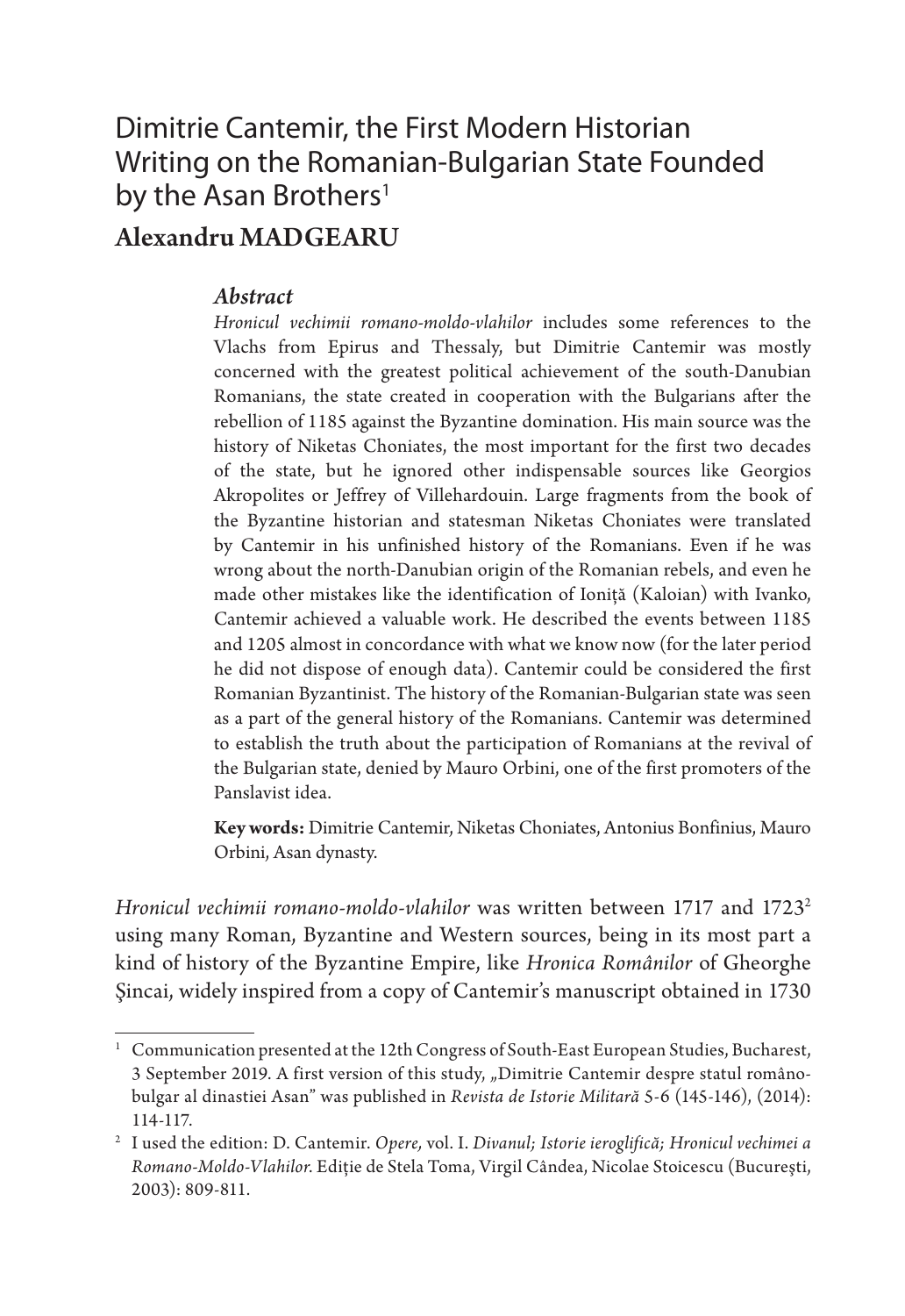by Innocentius Klein<sup>3</sup> (the unfinished work remained unpublished until  $1835$ )<sup>4</sup>. Besides the demonstration of the Roman origin and of the continuity of the Romanian people in the Dacian lands $^5$ , the work is remarkable for the introduction, for the first time in the Romanian historiography, of an extensive knowledge about the south-Danubian branch of the Romanians. It is true that Miron Costin and Constantin Cantacuzino knew that the *coţovlahi* were brothers of the Romanians, but their works do not present their history, with the exception of their involvement in the battle of Adrianople of 14th April 1205, known by Constantin Cantacuzino from the work of Antonius Bonfinius<sup>6</sup>. It is possible that Cantemir met some *coţovlahi* during his life at Constantinople, where he heard the name given by the Greeks, quoted in his book7 . He understood that the Vlachs mentioned in various Byzantine sources were brothers of the Romanians of Moldavia, Wallachia and Transylvania, and he tried as much as possible to write their common history. The identity of the northern and southern Romanians was already observed by Laonikos Chalkokondyles, whose work, edited in 1615 and 1650, was well known by Cantemir<sup>8</sup>.

Both groups are called Vlachs, although I cannot provide any detailed argument for saying which of the two was first to arrive"; "As for Mount Pindos, on it dwell the Vlachs, who speak the same language as the Wallachians - for they are similar to the Wallachians by the Danube".

<sup>3</sup> S. Toma, in Cantemir. *Opere*..., 854-862.

<sup>4</sup> *Hronicul romano-moldo-vlahilor alcătuit de Domnul Moldovei. Dimitrie Cantemir la anii 1710,* Vol. 1-2 (Tipografia Sfintei Mitropolii, Iaşi): 1835*-*1836.

<sup>&</sup>lt;sup>5</sup> N. Grigoraș. "Originea, unitatea și continuitatea poporului român în opera istorică a lui Dimitrie Cantemir*.*" *Mitropolia Moldovei și Sucevei* 49, (1973): 9-10, 609-617; A. Armbruster. "Dimitrie Cantemir şi romanitatea românilor." *300 de ani de la naşterea lui Dimitrie Cantemir*  (Bucureşti, 1974): 77-84; A. Armbruster. *Romanitatea românilor. Istoria unei idei*. Ediţia a II-a revăzută şi adăugită (Bucureşti, 1993): 228-233.

<sup>6</sup> Miron Costin. *Opere*. Ediţie critică cu un studiu introductiv, note, comentarii, variante, indice şi glosar de P. P. Panaitescu (Bucureşti, 1958): 258; *Istoria Ţărâi Rumâneşti atribuită stolnicului Constantin Cantacuzino*. Ediţie critică, studiu filologic, studiu lingvistic, glosar şi indice de nume proprii de O. Dragomir (Bucureşti, 2006): 176-177; Th. Capidan, *Aromânii. Dialectul aromân. Studiu lingvistic* (Bucureşti, 1932): 46-47.

<sup>7</sup> Cantemir. *Opere*..., 1049, 1357-1359 (III. XVI, VIII. X).

<sup>8</sup> J. B. Baumbach. *Historiae Byzantinae scriptores tres graeco-latini vno tomo simul munc editi*  (Geneva, 1615); Laonici Chalcocondylae Atheniensis *Historiarum libri decem*. *Interprete Conrado Clausero Tigurino (...) Accessit index glossarum Laonici Chalcocondylae, studio & opera Caroli Annibalis Fabroti*, Paris, 1650. The Romanian translation: Laonic Chalcocondil, *Expuneri istorice,* trad. V. Grecu, (Bucureşti, 1958), (the statements about the Vlachs at p. 40-41, 189-190). The last edition with English translation: Laonikos Chalkokondyles. *The Histories*. Translated by Anthony Kaldellis, vol. I-II, (Cambridge (Massachusetts), London, 2014), (the statements about the Vlachs at I, p. 54/55, II, 64/65): they "settled from Wallachia about the Pindos range, extending down to Thessaly.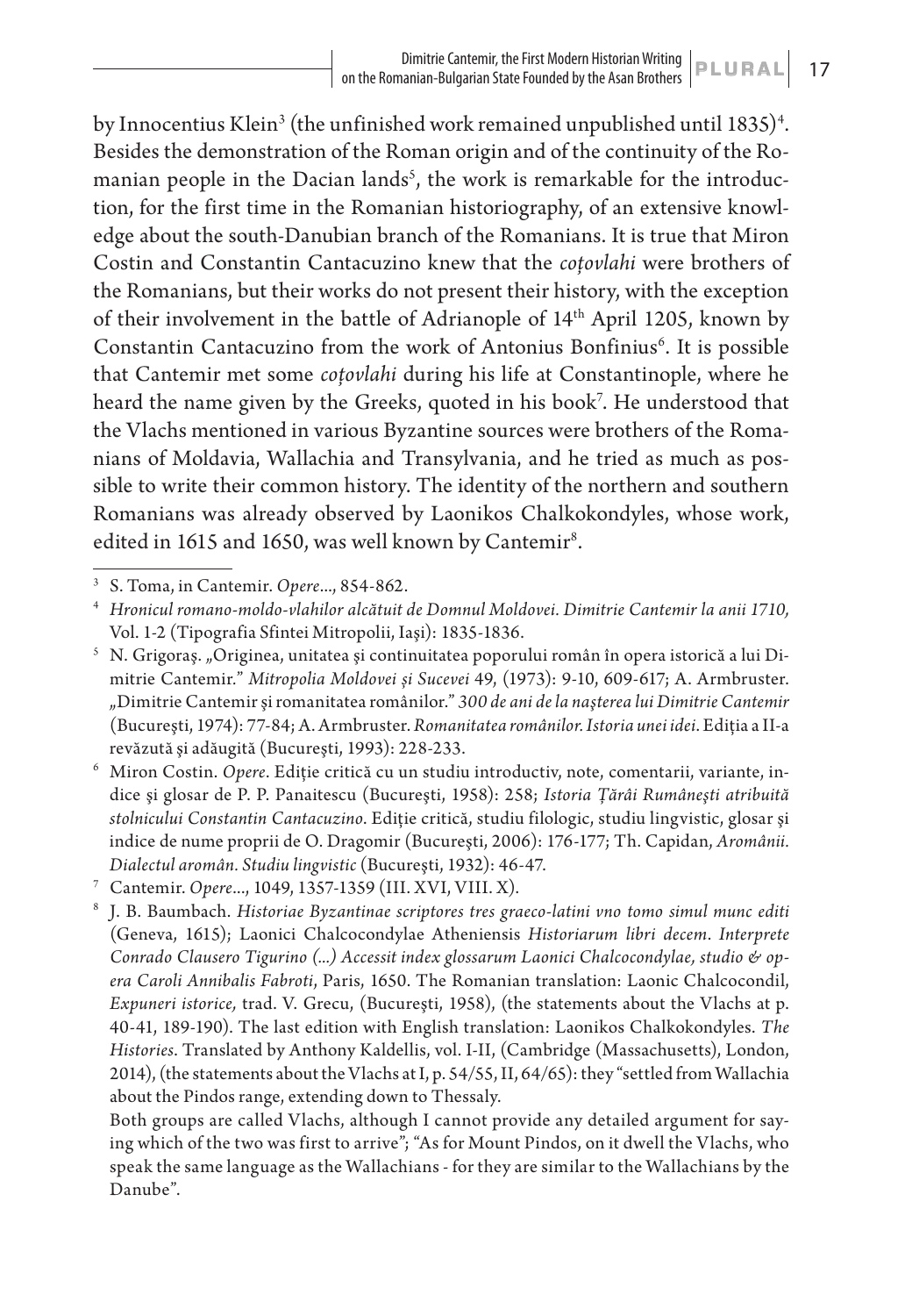## **18 PLURAL**  $\frac{1}{2}$  Vol. 9, no. 1, supplement, 2021

In the Western historiography, the first edited book dealing with the state established by the Asan dynasty was *Histoire du Bas Empire commencant a Constantin le Grand* of Charles Lebeau, appeared in 1757. It was followed in 1774 by the work of the German linguist Johann Thunmann who emphasized the Romanian (Vlach) origin of the brothers Peter and Asan9 , and in 1776 by the well-known *History of the Decline and Fall of the Roman Empire* of Edward Gibbon, who wrote that "The honour of the monarchy and the safety of the capital were deeply wounded by the revolt of the Bulgars and Wallachians. Since the victory of the second Basil, they had supported, over a hundred and seventy years, the loose dominion of the Byzantine princes. (...) Peter and Asan, two powerful chiefs of the race of the ancient kings, asserted their own rights and the national freedom".10

*Hronicul*... includes some references to the Vlachs from Epirus and Thessaly<sup>11</sup>, but Cantemir was mostly concerned with the greatest political achievement of the south-Danubian Romanians, the state created in cooperation with the Bulgarians after the rebellion of 1185 against the Byzantine domination<sup>12</sup>, considered by him the first Romanian state<sup>13</sup>. The liberation of the Romanians during the reign of Isaac II Angelos was mentioned by Cantemir already in the chapter concerning the foundation of the first Bulgarian state ("publică deosăbită"14 – a distinct state, separated from the *Respublica* of Constantinople<sup>15</sup>), and in the chapter about the conquest of Bulgaria in 1018, when, as supposed Cantemir, the Romanians joined the Constantinopolitan empire<sup>16</sup>.

It is reasonable to consider Cantemir the first Romanian Byzantinist<sup>17</sup>. He was writing when many Byzantine writings were already edited and translat-

<sup>14</sup> Cantemir. *Opere...*, 1265 (VI. XII).

<sup>16</sup> Cantemir, *Opere...*, 1313-1315 (VII. VII).

<sup>9</sup> J. Thunmann. *Untersuchungen über die Geschichte der östlichen europäischen Völker* (Leipzig, 1774): 355.

<sup>10</sup> E. Gibbon. *The History of the Decline and Fall of the Roman Empire,* vol. X (New York, 1906): 338.

<sup>11</sup> Cantemir. *Opere...*, 1338-1339 (VIII. 1).

<sup>12</sup> Cantemir. *Opere...*, 1338-1382, 1418-1419 (VIII. 1-XVIII, X. 3).

<sup>13</sup> P. P. Panaitescu, *Dimitrie Cantemir. Viaţa şi opera* (Bucureşti, 1958): 238-239; E. Ţarălungă. *Dimitrie Cantemir. Contribuţii documentare la un portret* (Bucureşti, Chişinău, 2004): 157.

<sup>&</sup>lt;sup>15</sup> For the idea of "Byzantine Republic" see now A. Kaldellis. *The Byzantine Republic. People and Power in New Rome* (Cambridge (Massachusetts), London, 2015).

<sup>&</sup>lt;sup>17</sup> Panaitescu, *Dimitrie Cantemir...*, 230-231; N.A. Hales. "Dimitrie Cantemir și izvoarele bizantine ale operelor sale"*, Studia Universitatis Babeş-Bolyai, Series Theologia Orthodoxa* 52, (2007, 1): 264; N.Ş. Tanaşoca, "Byzance dans la conscience historique des Roumains." N. Ş. Tanaşoca, *Études byzantines et balkaniques* (Édition par O. Iacubovschi et A. Timotin, Brăila, 2018): 278.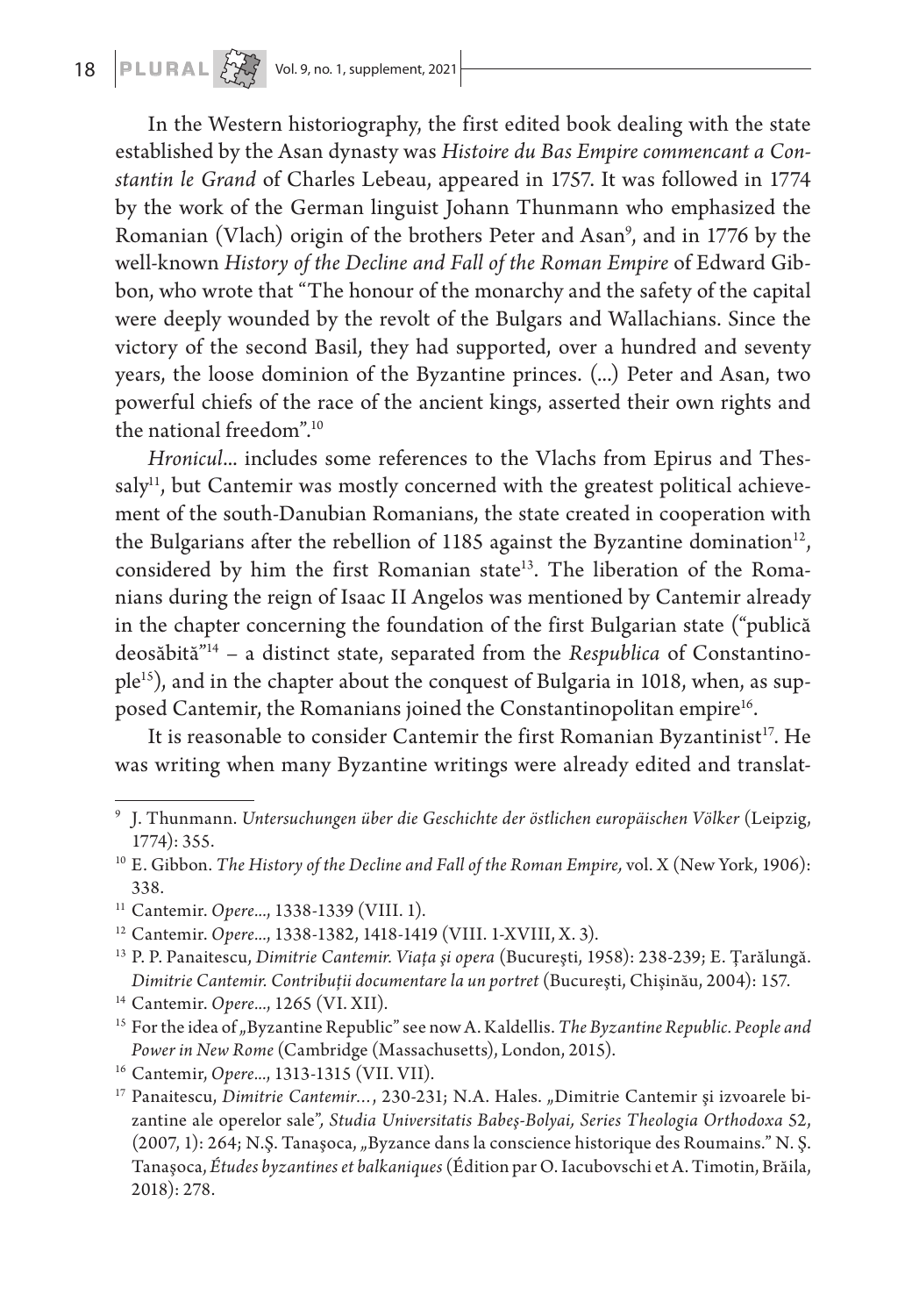ed in the West, among which are the *History* of Niketas Choniates, the main source about the state founded by the Asan brothers. The *editio princeps* was published with a Latin translation by Hieronymus Wolf at Basel in 1557, reprinted at Geneva in 1593, and used as basis for the edition of Charles Fabrot included in the Parisian *Corpus scriptorum historiae Byzantinae* (1647)<sup>18</sup>. Unfortunately, Cantemir did not read the *History* of Georgios Akropolites, who continued the narration after the events described by Niketas Choniates, for the period from 1207 to 1260. This work contains valuable and unique data about the Bulgarian-Byzantine relations and the tsars who reigned after Ioniţă. The *editio princeps* of Georgios Akropolites by Theodore Dousa appeared in 1614 at Leiden, being reproduced in 1615 in a volume which includes the *Histories* of Nikephor Gregoras and Laonikos Chalkokondyles, edited by J. B. Baumbach. A better edition was achieved by Leon Allatzis (Allatiuas), a Greek librarian at Vatican, for the Parisian *Corpus*, in 1651<sup>19</sup>. Cantemir emphasized the difference between Vlachs and Bulgarians, or between Vlachs and Serbs, mentioned by Niketas Choniates in the same passages<sup>20</sup>. The Cumans, who were valiant allies of the Romanians and Bulgarians, were called Tatars by Cantemir, but somewhere he specified that the Cumans were a Tatar population living in Podolia and Pocutia (not true) $^{21}$ . On the other hand, Cantemir makes a distinction between the Romanians ruled by the Asanids and the *coţovlahi* from Macedonia and Greece, who also rebelled under the leadership of the Vlach Dobromir Chrysos<sup>22</sup>, although Niketas Choniates called both groups with the same name *vlachoi*23.

Cantemir ignored the relation about the Fourth Crusade and the following events written by one of the main participants, Geoffroy of Villehardouin. The first editions were published in Paris in 1585 and in Lyons in 1601, but the most spread was that of Charles Du Cange, included as the first part of

<sup>18</sup> *Nicetae Acominati Choniatae (...) Historia, Hieronymo Wolfio Oetingensi interprete (...) cura & studio Caroli Annibalis Fabroti*, Paris, 1647. For the other old editions, see: Nicetas Choniates, *Historia*, recensuit I. A. van Dieten (Berlin, New York, 1975): CV-CVI. English translation: *O city of Byzantium, Annals of Niketas Choniates*. Translated by H. J. Magoulias (Detroit, 1984).

<sup>19</sup> Georgii Logothetae Acropolitae *Chronicon Constantinopolitanum* (...), Lugduni Batavorum, 1614. Modern edition: Georgios Akropolites, *Opera*, recensuit A. Heisenberg, vol. I, Leipzig, 1903. English translation: George Akropolites: *The History*, Introduction, translation and commentary by R. Macrides (Oxford, 2007).

<sup>20</sup> Cantemir. *Opere...*, 1338, 1356, 1365 (VIII. I, IX, XI).

<sup>&</sup>lt;sup>21</sup> Cantemir. Opere..., 1350 (VIII. VII).

<sup>22</sup> Cantemir. *Opere...*, 1357-1361 (VIII. X).

<sup>&</sup>lt;sup>23</sup> Nicetas Choniates. *Historia.....*, 487 (trad. Magoulias, p. 267) (FHDR III, p. 289).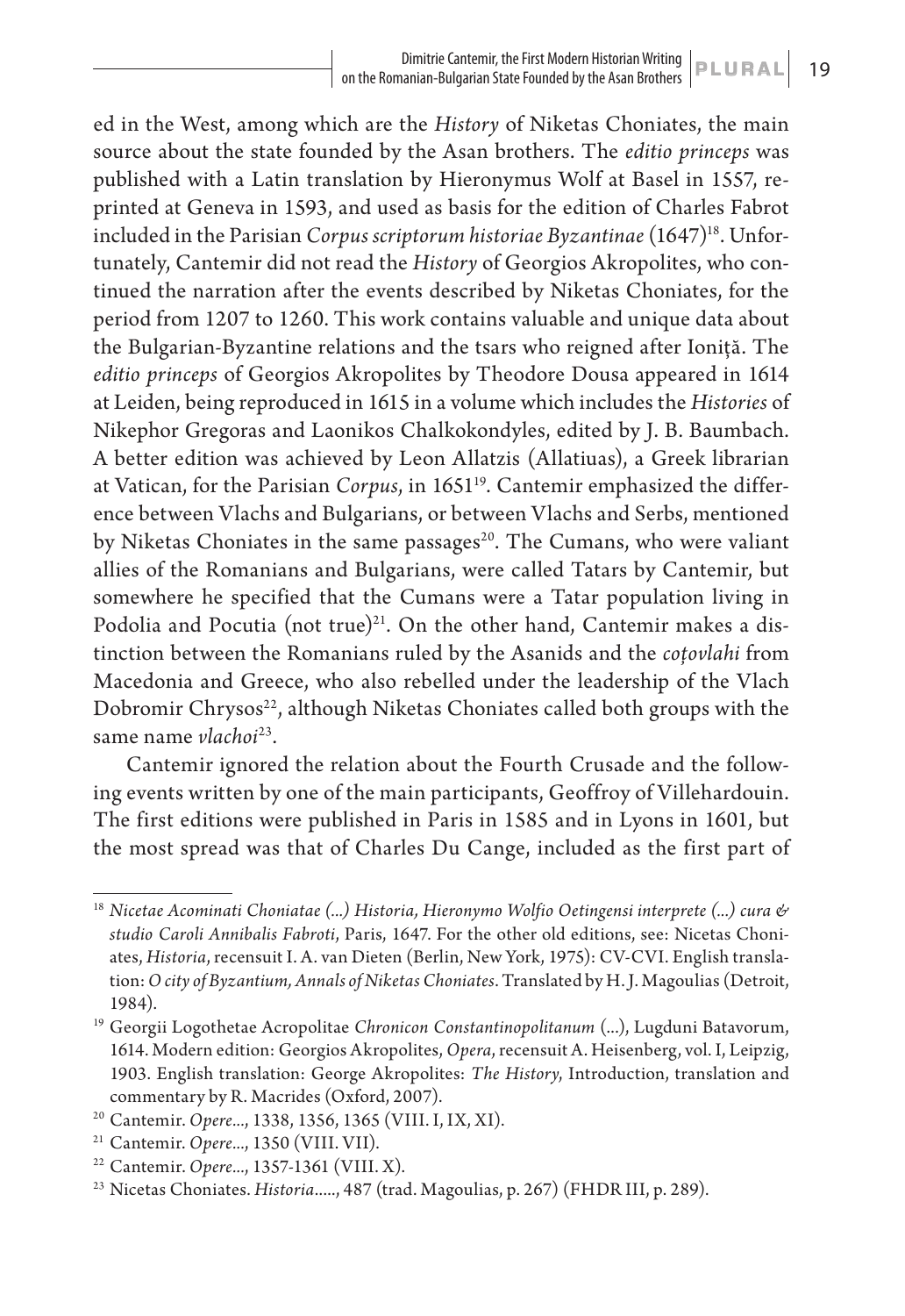his history of the Latin Empire of Constantinople (Paris,  $1657)^{24}$ . The crusader's story has many pieces of information about the Romanian-Bulgarian state, not existing in the *History* of Niketas Choniates. The work of Du Cange also remained unknown to Cantemir, who otherwise would have been able to continue the history of this state after 1207, even without the essential contribution provided by the work of Georgios Akropolites. He gathered few other data from the *Histories* of Nikephor Gregoras and Ioannes Cantacuzenus. Nikephor Gregoras was edited by the same Hieronymus Wolf at Basel in 1562 (there is also a Parisian edition from 1702, which was most likely used by Cantemir)25. The *History* of Ioannes Cantacuzenus appeared in 1603 and next in the Parisian *Corpus* in 1645 (edited by Jacob Pontanus, with commentaries by Jacob Gretser)<sup>26</sup>.

The relation composed according to the book of Niketas Choniates was completed by Cantemir with what he found about the Latin Empire in one of his most quoted sources, *Rerum Ungaricarum decades*, by Antonius Bonfinius, finished in 1495. That book was in its turn inspired from the work of Flavio Biondo, published in Venice in 1483 (*Historiarum ab inclinatione Romanorum imperii decades*), based on older Venetian histories. Related by Flavio Biondo and Bonfinius, the story of the battle of Adrianople (the 14<sup>th</sup> of April, 1205) against the *Valachi* was thus inserted in the work of Cantemir. In relation with that battle, Bonfinius expressed his opinions about the origin of the Romanians. He knew they were the heirs of the Roman colonists in Dacia, but he invented a fanciful etymology of the name *Valachi*, from a Roman general *Flac-*

<sup>24</sup> Charles Du Fresne Du Cange, *Histoire de l'empire de Constantinople sous les empereurs français, divisée en deux parties, dont la première contient l'Histoire de la conquête de la ville de Constantinople par les François et les Vénitiens, écrite par Geoffroy de Villehardouin, revue et corrigée en cette édition sur le manuscrit de la Bibliothèque du Roy et illustrée d'observations historiques et d'un glossaire* (Paris, 1657).

<sup>25</sup> Nicephorus Gregoras, *Romanae, hoc est Byzantinae historiae Libri X, quibus res a Graecis Imperatoribus per annos CXLV, a Theodoro Lascari priore, usque ad Andronici Palaeologi posterioris obitum gestae, describuntur* (...), Basileae, 1562; Nicephorus Gregoras, *Byzantina historia, graece et latine*, Paris, 1702. Modern edition: Nicephori Gregorae *Byzantina Historia* (…), cura L. Schopeni, vol. I-II (Bonn, 1829, 1830). German translation: Nikephoros Gregoras, *Rhomäische Geschichte. Historia Rhomaike*, in Fortsetzung der Arbeit von J. L. Van Dieten, übersetzt und erläutert von F. Tinnefeld, 6 volumes (Stuttgart, 1973-2007).

<sup>26</sup> *Ioannis Cantacuzeni Eximperatoris historiarvm libri IV*, ed. Jacob Pontanus, Jakob Gretser, Pierre Séguier (Paris, 1645). Modern edition: Ioannes Cantacuzenus, *Eximperatoris Historiarum libri IV. Graece et Latine*, cura L. Schopeni, vol. I-III, (Bonn, 1828, 1831, 1832). German translation: Johannes Kantakuzenos, *Geschichte*. Übersetzt und erläutert von G. Fatouros und T. Krischer, 2 vol. (Stuttgart, 1982, 1986).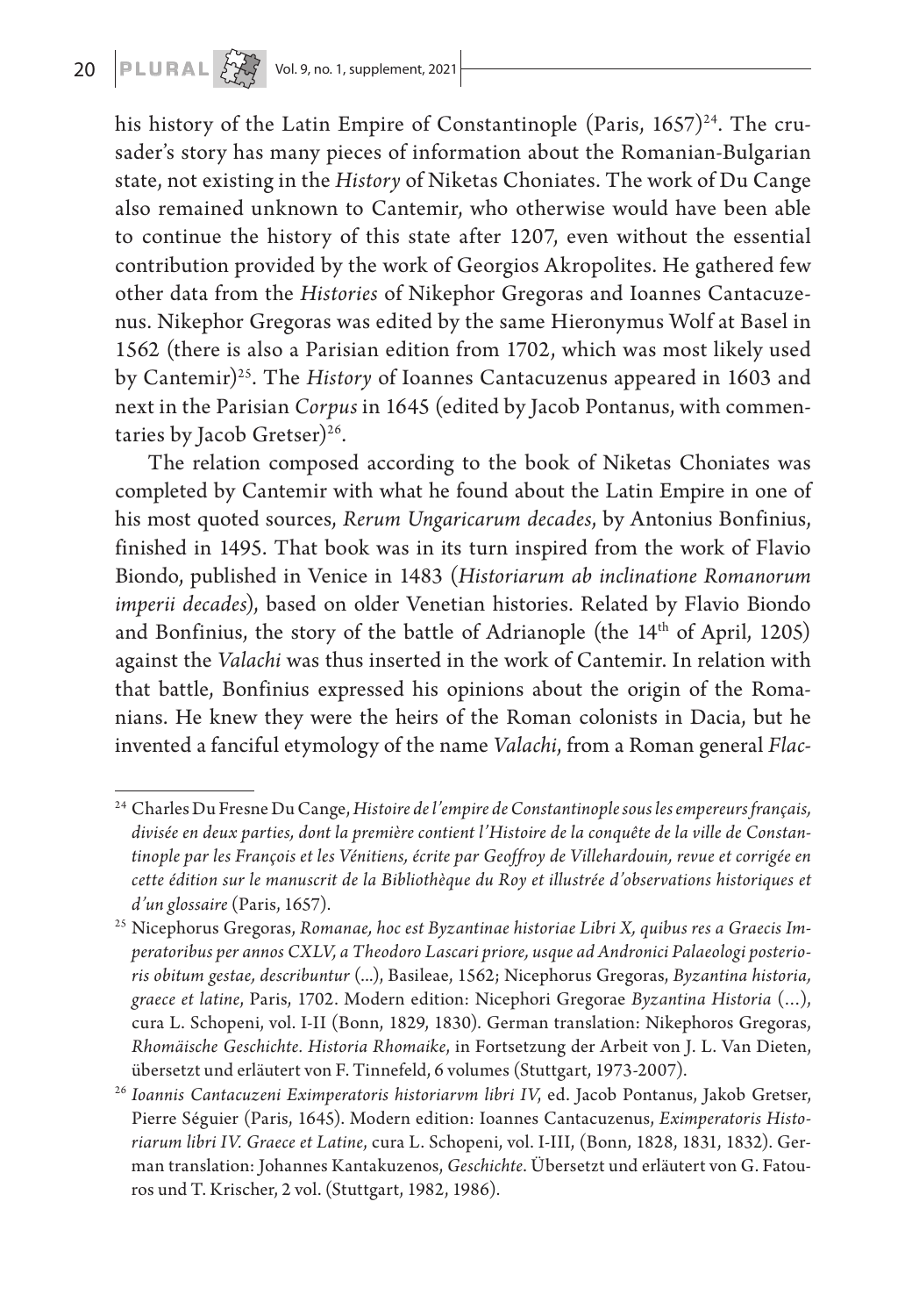*cus* – an idea shared by Cantemir<sup>27</sup>. Bonfinius did not write anything else about the state established by the Asan brothers.

Cantemir was preoccupied not only to describe the history of the state founded by the Asan brothers, but also to reject the wrong interpretation of Mauro Orbini, who excluded the participation of the Romanians in the rebellion of 1185 and in the organization of the state. Cantemir considered Orbini a falsifier and a shame of historian  $($ "ocara și necinstea numelui istoricesc" $)^{28}$ , not only in *Hronicul*, but also in the *History of the Ottoman Empire*, a work which was finished in 1717<sup>29</sup>. Indeed, in *Il regno degli Slavi* (1601), this Croat Benedictine monk developed one of the earliest expressions of Panslavism, in the specific form of the Illyrism, an ideology already flourishing at that time. It was demonstrated that Orbini wrote his book using a mixture of genuine sources and forgeries in order to invent a Slavic autochthony in the Balkans<sup>30</sup>. Based on the existing edition of Niketas Choniates, Orbini wrote about the rebellion of Peter and Asan, but called them *baroni di Bulgaria: Ma nel tempo d'Isaaco Angelo Imperadore li Bulgari, che sempre poco stimarono i Romani, con occasione d'alcune prede fatte ne' loro armenti, & greggi, & delle grauezze, che patiuano, all'hora apertamente ribellarono dall'Imperio Romano. Li autori di questa ribellione furono Pietro & Iasen, da' Greci detto Asane, due fratelli, & Baroni di Bulgaria. I quali, perche non paresse, che ciò hauessero senza ragione fitto, andarono à Cypselle dall'Imperadore, domandando, che fussero aseritti, & annouerati alle legioni Romane, & che appresso susse assegnato loro qualche poco di podere nel monte Emo*. In his text, the Vlachs were not inhabitants of Mysia, but a population living north of the Danube, who helped the Bulgarians (*passaando il Danubio riccorsero all'aiuto de'Valachi vicini*). Everywhere Orbini were called Vlachs the Scythians of Niketas Choniates, who were actually the Cumans. The name of Asan is corrected by him in "Iasen". The passages where Choniates mentioned the real Vlachs are omitted. Dobromir Chrysos, βλάχος τὸ γένος at Niketas Choniates, became a Bulgarian at Orbini. In another place, Orbini dared to modify the phrase concerning the Vlach lan-

<sup>27</sup> Antonius Bonfinius, *Rerum Ungaricarum decades quatuor cum dimidia: his accessere Ioan. Sambvci aliqvot appendices & alia* (...), Francofurti, 1581, p. 277 (decade II, book VII).

<sup>28</sup> Cantemir. *Opere...*, 982 (Prolegomena, XI).

<sup>29</sup> D. Cantemir. *Istoria Creşterilor şi a Descreşterilor Curţii Othoman[n]ice sau Aliothman[n]ice, de la primul început al neamului adusă până în vremurile noastre*. Traducere de Dan Sluşanschi, vol. I (Bucureşti, 2012): 198.

<sup>&</sup>lt;sup>30</sup> S. Bujan. "La Chronique du Prêtre de Dioclée. Un faux document historique." Revue des Étu*des Byzantines* 66, (2008): 17-38; J. V. A. Fine Jr., *When Ethnicity did not Matter in the Balkans. A Study of Identity in Pre-Nationalist Croatia, Dalmatia, and Slavonia in the Medieval and Early-Modern Periods* (Ann Arbr, 2009): 226-229.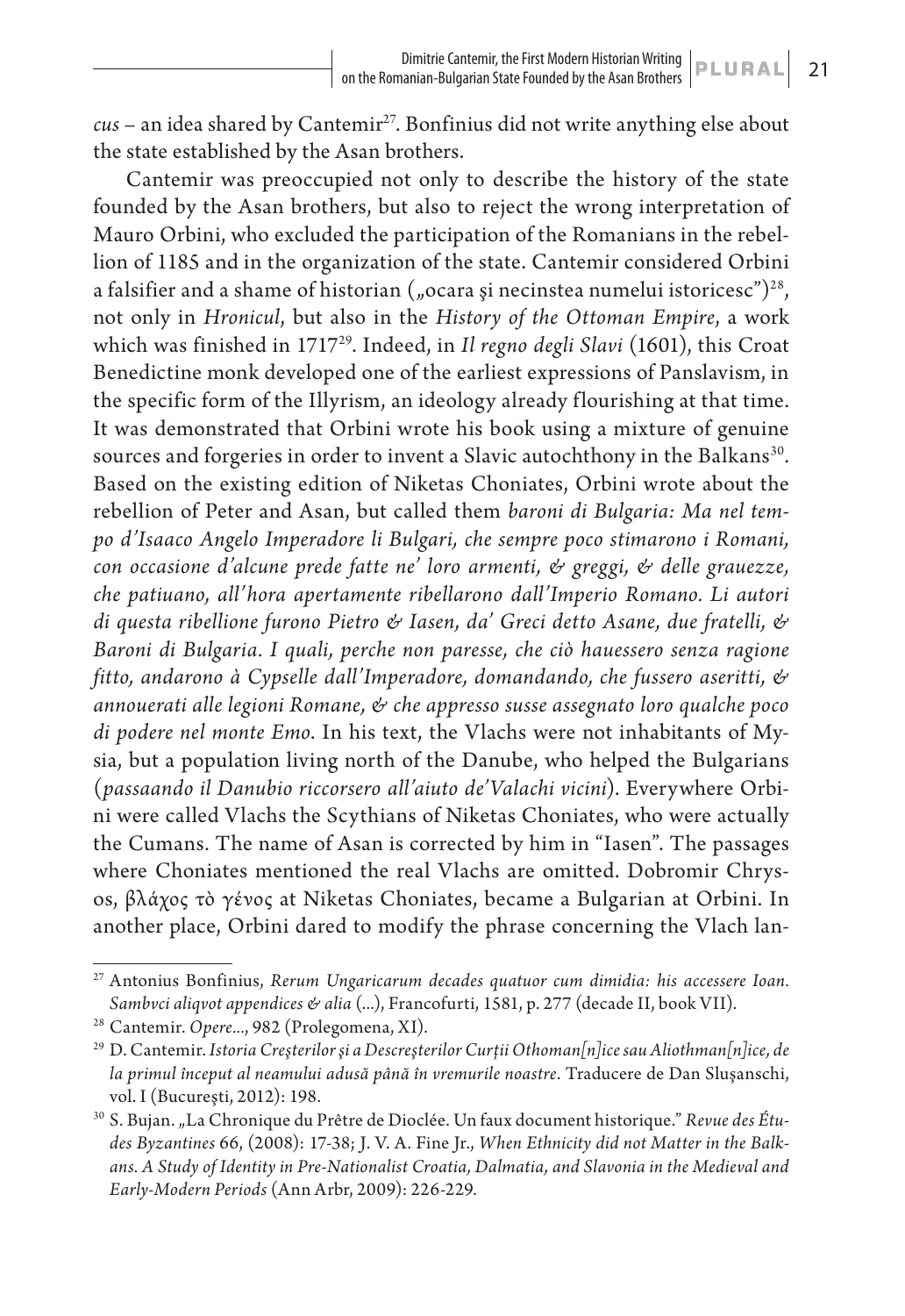# 22  $\boxed{\mathsf{PLURAL} \left[\begin{matrix} 1 & 2 \\ 2 & 3 \end{matrix} \right]}$  Vol. 9, no. 1, supplement, 2021

guage spoken by a prisoner, making him speaking Bulgarian (*In questa giornata (oltra gli altri) fù preso un Sacerdote Romano, il quale sapeua benissimo la lingua Bulgara,& essendo menato verso l'Emo strettaméte pregaua,e supplicaua Iasé, accioche lo liberasse*)31.

In August 1722, the book of Orbini was published in Russian in a shortened form by Sava Vladislavić (1669-1738), the Serbian merchant entered in the diplomatic service of Peter the Great: *Kniga istoriografija počatija imene Slavy i razširenija naroda slavjanskogo*32. The Russian translation became "a sensation both in eighteenth-century Russia and in the Balkans, attracting attention and generating discussion in political and educated circles."33 The critics expressed by Cantemir were addressed only to Orbini, which could mean they were written before the publication of the Russian translation. Because Vladislavić was a rival for Cantemir, used by Peter the Great since 1703 as expert in Balkan problems, one could expect that the translation would be criticized<sup>34</sup>.

A major mistake is the opinion that the rebelled Romanians came from north of the Danube<sup>35</sup>. Because in his time, the Romanian population had already almost disappeared from the region of Stara Planina, Cantemir did not realize that in that area a rebellion of the Romanians was possible. In this light, the identification of the Great Vlachia with Moldavia could be understood,<sup>36</sup> mentioned in the *History* of John Cantacuzenus, III, 5337. Cantemir rejected its right location in Thessaly specified in a commentary of Jacob Pontanus: *Veruntamen hic Thessalia, seu pars Thessaliae, nomine Blachiae significari videtur. Thessalis enim Angelum praetorem mittit. Eius montana, magna Blachia vo-*

<sup>31</sup> Mauro Orbini. *Il Regno degli Slavi, hoggi correttamente detti Schiavoni* (Pesaro, 1601): 444– 445, 452, 455, 458. The original text about the priest: *One of the captive priests, who had been carried off to the Haimos as a prisoner of war and knew the language of the Vlachs, begged Asan to release him and appealed to him to show him mercy*. (Niketas Choniates. *Historia*, ed. van Dieten, p. 468; transl. Magoulias, p. 257; FHDR III, p. 282/283).

<sup>32</sup> Panaitescu, *Dimitrie Cantemir..*, 103, 105, 121, 177; J. Cracraft. *The Petrine Revolution in Russian Culture* (Cambridge, Massachusetts, 2004): 217.

<sup>&</sup>lt;sup>33</sup> Z. Poláčková, P. Van Duin. "*The dwarf and the giant: Montenegrin-Russian relations and Montenegro's 'cult of Russia', c. 1700-2015." Studia Politica Slovaca*, Bratislava, 9, (2016, 1): 38.

<sup>34</sup> V. Cândea, in D. Cantemir, *Sistemul sau întocmirea religiei muhammedane* (*Opere complete*, vol. VIII, tomul II), (Bucureşti, 1987): XXXVII, footnote 225, p. 668, footnote 1261.

<sup>35</sup> Cantemir. *Opere...*, 1345 (VIII. IV). The mistake was observed by Panaitescu. *Dimitrie Cantemir…*, 242; M. Berza. "Activitatea istoriografică a lui Dimitrie Cantemir." *300 de ani de la naşterea lui Dimitrie Cantemir* (Bucureşti, 1974) 37; Hales. *Dimitrie Cantemir*..., 273.

<sup>36</sup> Cantemir. *Opere...*, 1338-1339 (VIII. I).

<sup>37</sup> Ioannes Cantacuzenus, III, 53 (ed. Schopen, II, p. 321) (FHDR III, Bucureşti, 1975, p. 488/489).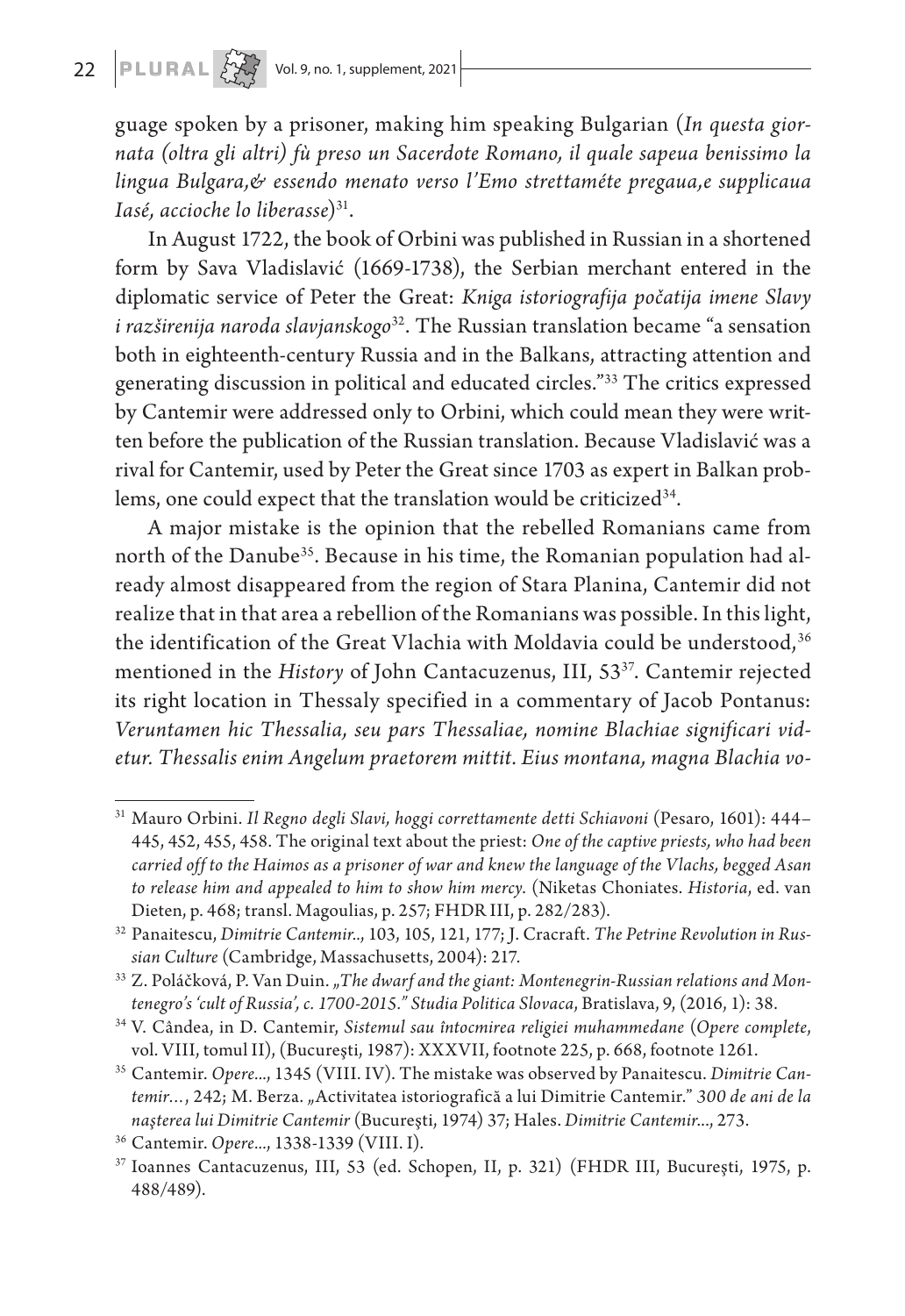*cantur* (he ascribed the note to Jacob Gretser, whose name was wrongly transcribed as Iacov Predser).<sup>38</sup> Great Vlachia was indeed a land in the mountain part of Thessaly, existing during the 12<sup>th</sup>-14<sup>th</sup> centuries. It was mentioned by another source used by Cantemir, Nikephor Gregoras<sup>39</sup>, but also by Georgios Akropolites<sup>40</sup>.

Continuing the idea of the north-Danubian connection, Cantemir supposed that the Moldavian family Asan descended from the dynasty who established the Romanian-Bulgarian state (this supposition was already mentioned in *Descriptio Moldaviae*)<sup>41</sup>. The first records of this family in Moldavia are quite late, beginning with 1621, when a Constantin Aseni was mentioned among the men brought in Moldavia by Alexandru Iliaș<sup>42</sup>. It is surprising that Cantemir ignored that Mary of Mangop, the wife of Stephen the Great between 1472 and 1477, came from the branch of the Asan family established in the Byzantine Empire after 1280 (when John Asan III took refuge there)<sup>43</sup>. The genealogy of these Byzantine Asenids was established by Ivan Božilov<sup>44</sup>, and it is not excluded that the Moldavian boyars descended from them.

Another mistake is the confusion between Ioniţă and the usurper Ivanko, who murdered Asan in 1196<sup>45</sup>. Ivanko, after his betrayal to the Greeks, received the name Alexios, and Cantemir believed that Ioan Alexie, as he called him, was the same with the ruler who fought in the following years against Alexios III Angelos and next against the Latin Emperor Baldwin I. The real ruler was actually the youngest brother Ioniţă, who took power in 1197 after the murder of Petru. More to the point, Ioan Alexie was also mistakenly identified with John Asan II, because Cantemir wrote that he reigned until the

<sup>38</sup> *Jacobi Gretseri Societatis Jesu Annotationes in Cantacuzeni Historiam*, in *Joannis Cantacuzeni Ex imperatoris...* , liber IV, p. 1039.

<sup>39</sup> Nikephor Gregoras, VI, 9, 2 (ed. Schopen, I, p. 203) (FHDR III, p. 507); translation Van Dieten, Tinnefeld, Erster Teil, Stuttgart, 1973, p. 169 (Kapitel VI).

<sup>40</sup> Georgios Akropolites, ed. Heisenberg, p. 43, 61 (chapters 25, 38) (FHDR III, p. 404/405). Translation Macrides, p. 179, 207.

<sup>41</sup> Cantemir, *Opere...*, 1339, 1342 (VIII. I, II); Cantemir, *Descrierea Moldovei*, traducere de Gh. Guţu (Bucureşti, 1973): 281.

<sup>42</sup> Costin, *Opere...* p. 98; B. P. Hasdeu, *Etymologicum Magnum Romaniae*, ed. G. Brâncuş, II (Bucureşti, 1974): 457; O. G. Lecca, *Familiile boiereşti române. Istoric şi genealogie (după isvoare autentice)*, (Bucureşti, 1899): 10.

<sup>43</sup> I. Božilov. *Familijata na Asenevtsi (1186-1460). Genealogija i prosopografija*, Sofia, 1985, p. 416-418; Şt S. Gorovei, "Maria Asanina Paleologhina. Doamna Moldovlahiei" (II), *Studii şi materiale de istorie medie* 24, (2006): 56‐59.

<sup>44</sup> Božilov. *Familijata*..., 249-434.

<sup>45</sup> As has also observed Hales. *Dimitrie Cantemir*..., 273-274.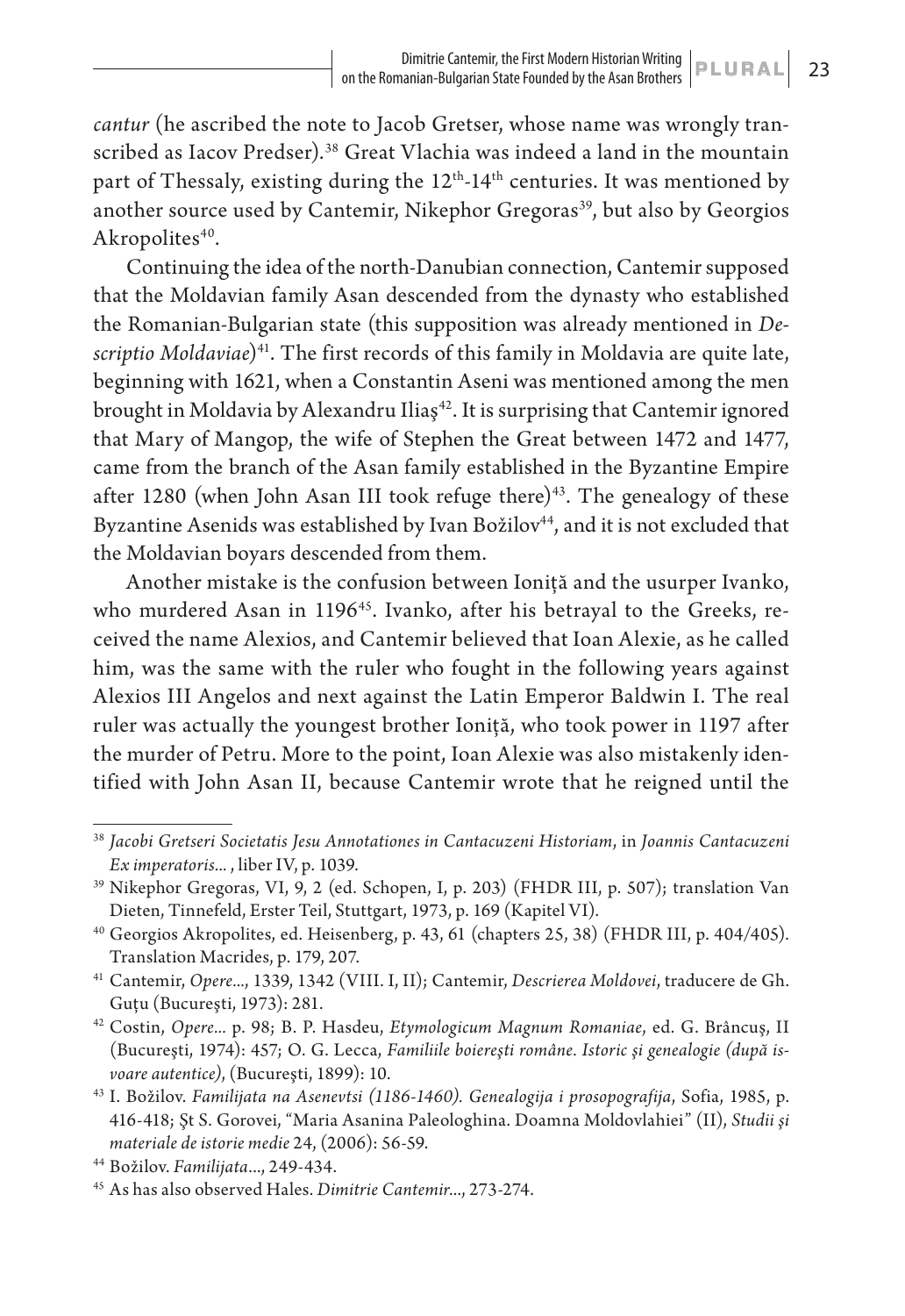**24 <b>PLURAL**  $\left\{\begin{matrix} 2 & 3 \\ 4 & 5 \end{matrix}\right\}$  Vol. 9, no. 1, supplement, 2021

invasion of the Tatars of Batie (the Mongol khan Batu)<sup>46</sup>. He did not know that Ioniţă died in 1207 at the siege of Thessaloniki. The conquest of Thessaloniki by the so-called Ioan Alexie<sup>47</sup> is an invention. The conquest described by Choniates in the passage paraphrased by Cantemir was that of Serres, occurred in June 1205<sup>48</sup>. The passage speaking about Ioan Alexie who, after the conquest of the city, gave it to Theodore Angelos, could be explained as a confusion with the conquest of Thessaloniki by Theodore Angelos Comnenos Dukas in 1225. In another part of his work, Cantemir did not understand the significance of the name "Lord of Zagora" ascribed to Ioan by Niketas Choniates. Ignoring that this was the name of the region north of Stara Planina, he believed that Ioan was a Serbian ruler. In fact, it was the same Ioniță<sup>49</sup>.

Even with such errors due to the insufficient information, the chapters of the *Hronic* dedicated to the Romanian-Bulgarian state are important because, for the first time, a historical work on the Romanian people included the southern branch. Cantemir described the events between 1185 and 1205 almost in concordance with what we know now. It is true that his text is a translation or sometimes a paraphrase after Niketas Choniates, but the result was a coherent and clear narration which unified the spared data on the fights of the Romanians, Bulgarians and Cumans against the Byzantine and the Latin Empires, and which is linked to his conception that the Romanian states belonged to the Byzantine Empire<sup>50</sup>. The chronology of the events is also almost the same with that accepted by present scholarship. Cantemir was the first modern scholar who wrote about the history of the Romanian-Bulgarian state, and it is a pity that his work remained unpublished for so long time<sup>51</sup>.

<sup>46</sup> Cantemir. *Opere...*, p. 1365 (VIII. XI).

<sup>47</sup> Cantemir. *Opere...*, p. 1375-1376 (VIII. XV).

<sup>48</sup> Nicetas Choniates. *Historia*, ed. van Dieten, p. 618-619; transl. Magoulias, p. 339-340 (FHDR III, p. 318/319). See A. Madgearu. *The Asanids. The Political and Military History of the Second Bulgarian Empire (1185-1280)*, (Leiden, Boston, 2016): 157.

<sup>49</sup> Cantemir. *Opere...*, 1353- 1365, 1369-1380 (VIII. VIII-XI, XIII-XVII). See Madgearu. *The Asanids…*, 81-82.

<sup>50</sup> Tanaşoca. *Byzance...*, 278.

<sup>51</sup> The contribution of Cantemir to this subject was already presented by Al. Elian, *Introducere*, in FHDR III, p. XI; N. A. Hales, *Dimitrie Cantemir*..., p. 263-275; T. Bujduveanu, *Dimitrie Cantemir şi Vlahii Balcanici. Mărturii din Hronicul vechimii a romano-moldovlahilor*, in *Dimitrie Cantemir –mare savant și cărturar. 300 de ani de la plecarea din domnie*, (Bucureşti, 2012): 147-163.